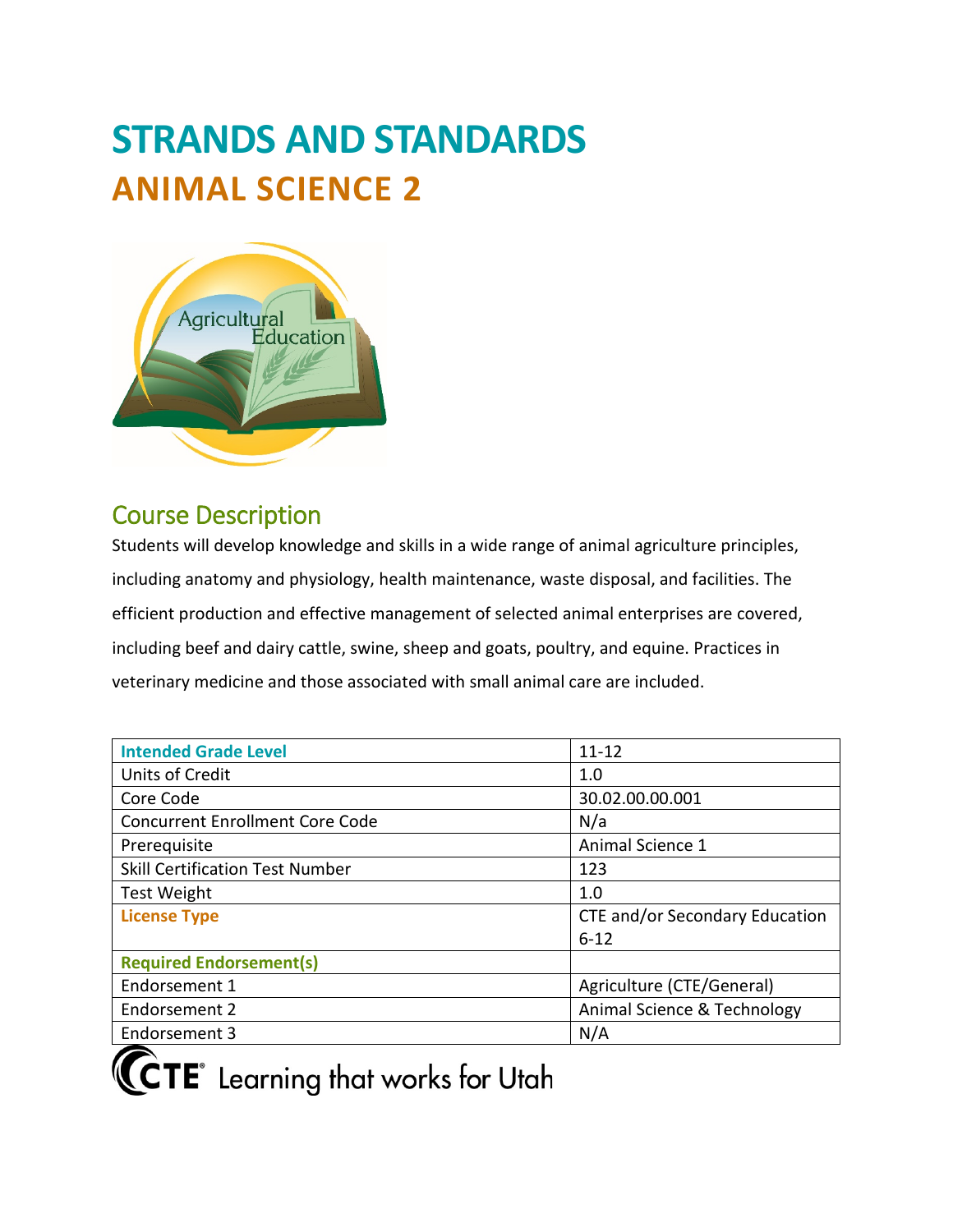# STRAND 1

#### **Students will develop personal, leadership, and career skills through FFA participation.**

## Standard 1

Assess the role of FFA participation in developing personal and leadership skills.

- Identify important personal skills and the strategies to use in developing the skills.
- Identify important leadership skills and the role of FFA participation in developing the skills.

#### Standard 2

Assess the role of FFA participation in developing career skills.

- List and describe proficiency awards appropriate for animal science.
- List and describe career development events appropriate for animal science.
- Relate the importance of supervised agricultural experience to FFA achievement.
- Utilize FFA and supervised agricultural experience participation to gain advanced degrees of FFA membership.

#### Performance Objective

- Develop short and long range leadership and personal development goals.
- Attend an FFA meeting.

# STRAND 2

**Students will explain the maintenance and expansion of supervised agricultural experience (SAE) programs in agricultural education.**

#### Standard 1

Maintain and use SAE records.

- Explain how SAE records are maintained from year to year.
- Explain how to summarize and analyze SAE records.

#### Standard 2

Devise long-range plans for expanding SAE programs.

- Evaluate the overall quality of a current SAE, and determine how to make it more productive or profitable.
- Explain factors that should be considered in expanding an SAE program.
- Explain how placement SAE and ownership SAE programs may be expanded.

#### Performance Objective

- Develop short and long range SAE goals.
- In an approved record book, record all transactions and activities on a SAE.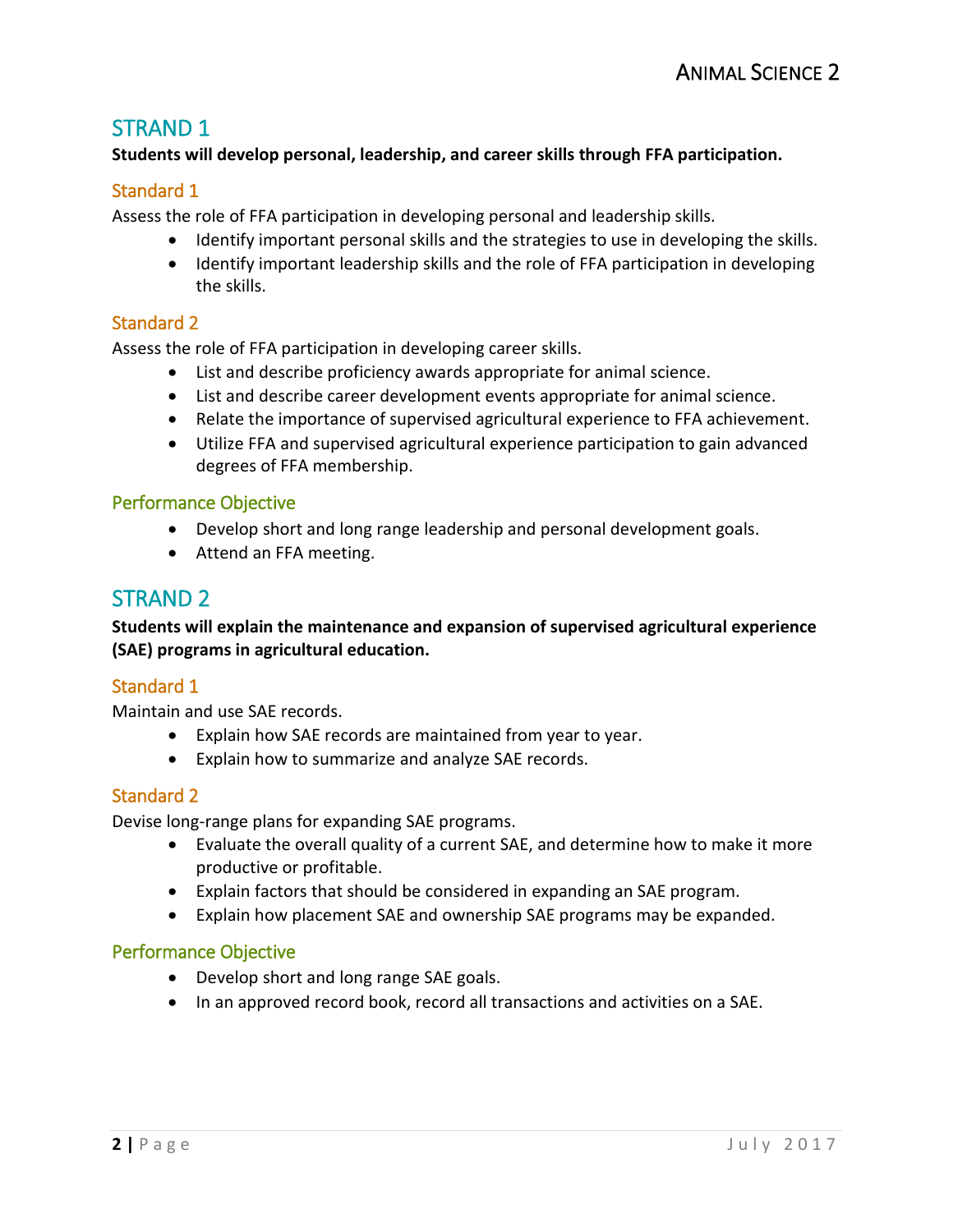# STRAND 3

#### **Students will apply management principles to improve livestock production systems.**

#### Standard 1

Select the management principles appropriate for the beef industry.

- Identify types of beef production systems.
- Determine which breeds of beef animals are appropriate for the location, available facilities, and production system.
- Select beef animals to improve herd genetics.
- Determine the most cost effective feeds for supplying a balanced ration for beef animals.
- Describe the influence beef grade has on preparation procedures and retail price.
- Compare and contrast beef marketing options.
- Determine how beef product prices are affected by federal price supports and marketing orders.

## Standard 2

Analyze dairy production practices.

- Select dairy cattle to encourage herd improvement.
- Determine the advantages and disadvantages of the major breeds of dairy cattle.
- Determine practices in the care and management of dairy cattle to improve production and overall herd health.
- Evaluate milk samples for quality and off-flavor characteristics.
- Discuss the cheese-making process and identify different varieties of cheese.
- Discuss consumer issues related to dairy production practices (e.g., rBST use).
- Compare and contrast dairy marketing options.
- Determine how dairy product prices are affected by federal price supports and marketing orders.

## Standard 3

Determine effective swine management practices.

- Compare and contrast various pork production systems.
- Select swine appropriate for the location, available facilities, and production system.
- Determine practices in the care and management of swine to improve production and overall herd health.
- Describe the influence pork grade has on preparation procedures and retail price.
- Compare and contrast methods of marketing hogs.
- Determine how pork product prices are affected by federal price supports and marketing orders.

## Standard 4

Analyze the sheep and goat industry.

• Compare and contrast various sheep and goat production systems.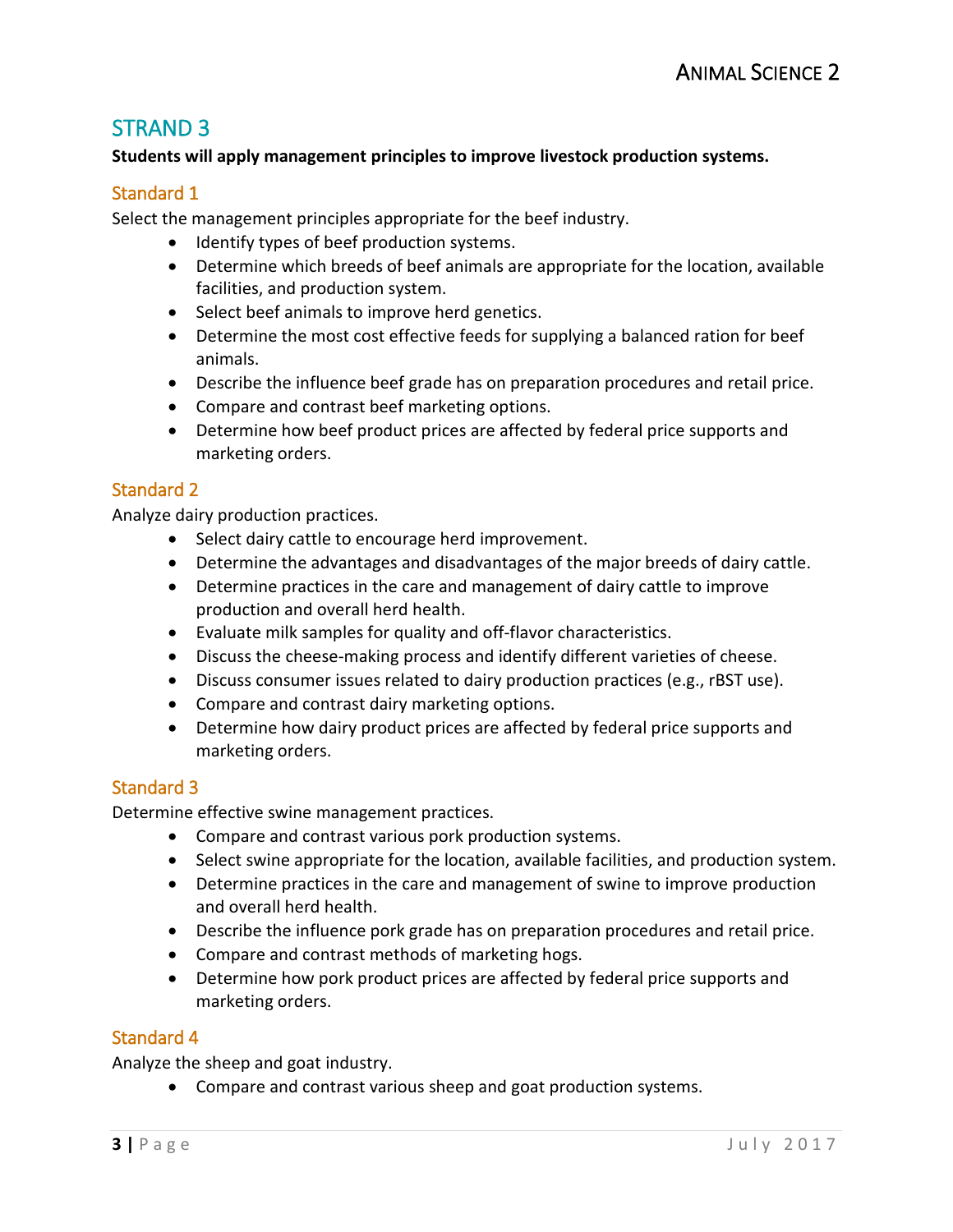- Select sheep and goats appropriate for the location, available facilities, and production system.
- Determine practices in the care and management of sheep and goats to improve production and overall herd health.
- Determine consumer demand and marketing opportunities for sheep and goat products.
- Compare and contrast methods of marketing sheep and goat products.
- Determine how sheep and goat product prices are affected by federal price supports and marketing orders.

## Standard 5

Determine effective poultry production practices.

- Compare and contrast various poultry production systems.
- Determine practices in the care and management of poultry to improve production and overall flock health.
- Determine the nutritional requirements of different types of poultry.
- Determine the effect of environmental factors on poultry products.
- Discuss consumer issues related to poultry production.
- Compare and contrast methods of marketing poultry products.

# Standard 1

Analyze the equine industry.

- Compare and contrast characteristics of equine production systems.
- Select equine animals based on pedigree.
- Determine practices, equipment, supplies, and facilities for proper care of equine.
- Demonstrate methods of handling horses safely.
- Determine the nutritional requirements of horses.
- Explain the methods of maintaining horse health and soundness.
- Discuss equine marketing options and economic importance.

## Performance Objective

- Demonstrate methods of handling horses safely.
- Demonstrate the selection of superior horses.
- Identify breeds of poultry.
- Identify symptoms of poultry disease.
- Construct a DNA model.
- Identify the external anatomy of each species of livestock.
- Identify parts of the excretory system, nervous system, and reproductive system on each species of livestock.
- Evaluate and select livestock depending on intended use. Demonstrate the proper care, feeding, and handling of common small animals.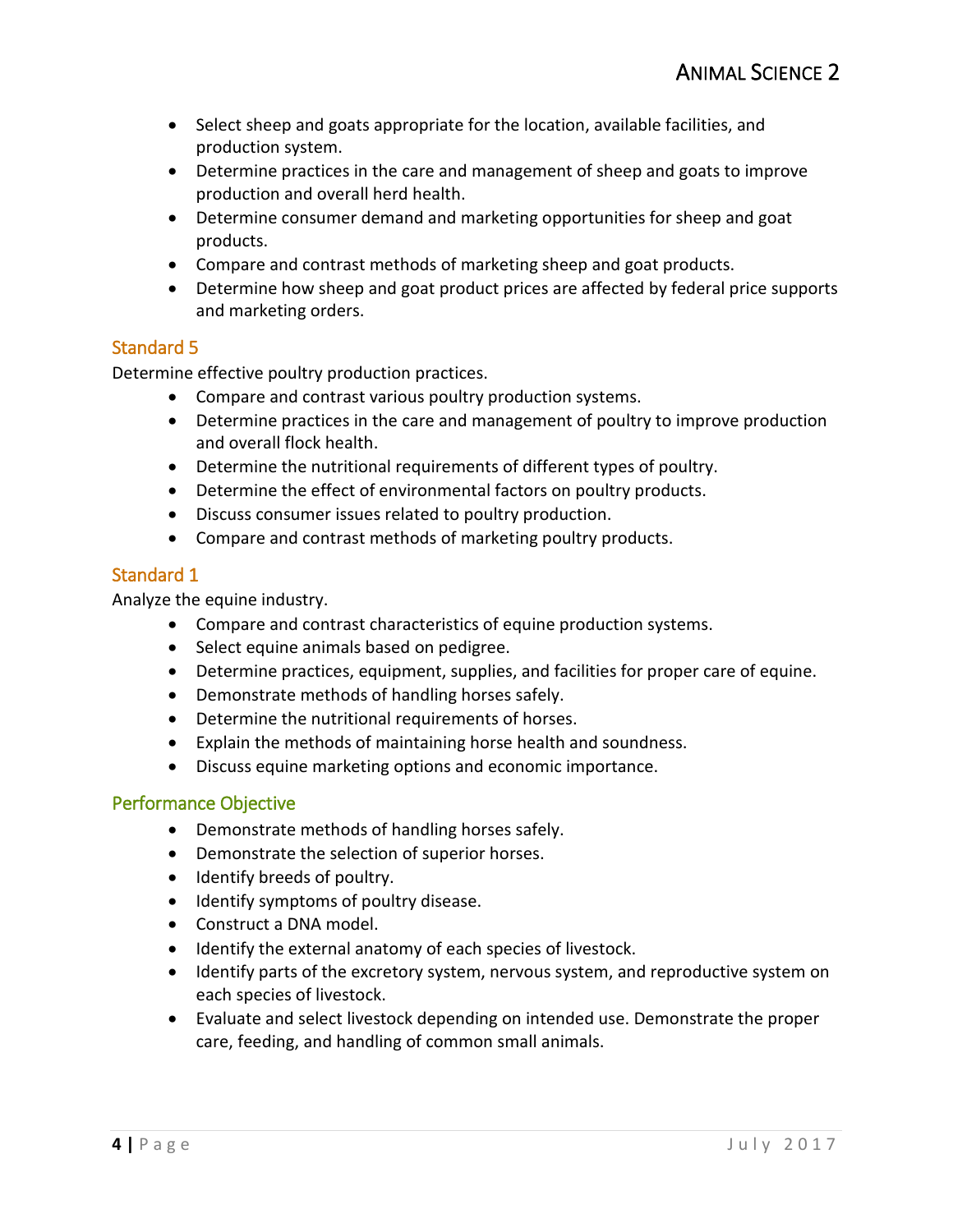# STRAND 4

#### **Students will analyze the role of alternative animals in agriculture.**

#### Standard 1

Explore the alternative animal industry.

- Identify specialty agricultural animals (e.g., rabbit, elk, bison, llama, alpaca, ostrich, emu, honeybee, fish, etc.).
- List the advantages and disadvantages of raising specialty animals in agriculture.
- Identify consumer products derived from specialty animals.

#### Standard 2

Investigate the management practices for alternative animals.

- Discuss the importance of selection and genetics in alternative animals.
- Compare and contrast nutritional needs of alternative animals.
- Identify specific health and management needs of alternative animals.
- Determine consumer demand and marketing opportunities for alternative animal products.

# STRAND 5

#### **Students will analyze the small animal care industry.**

#### Standard 1

Explore the small animal care industry.

- Determine the scientific names and breeds for small animal species (e.g., dog, cat, reptile, rodent, bird, ornamental fish, etc.).
- Investigate opportunities for employment and entrepreneurship in the small animal care industry.

#### Standard 2

Investigate the needs of small animals, including nutrition, housing, health management, and reproduction.

- Determine the nutritional needs of common small animals.
- Determine the housing and facility needs of common small animals.
- Determine the health care needs of common small animals.
- Compare and contrast reproductive processes of common small animals.

# STRAND 6

**Students will design needed facilities and equipment for the safe and efficient production of livestock.**

#### Standard 1

Determine facilities and equipment needed to house and/or produce livestock.

• Discuss how the natural behaviors of livestock are used in planning livestock facilities.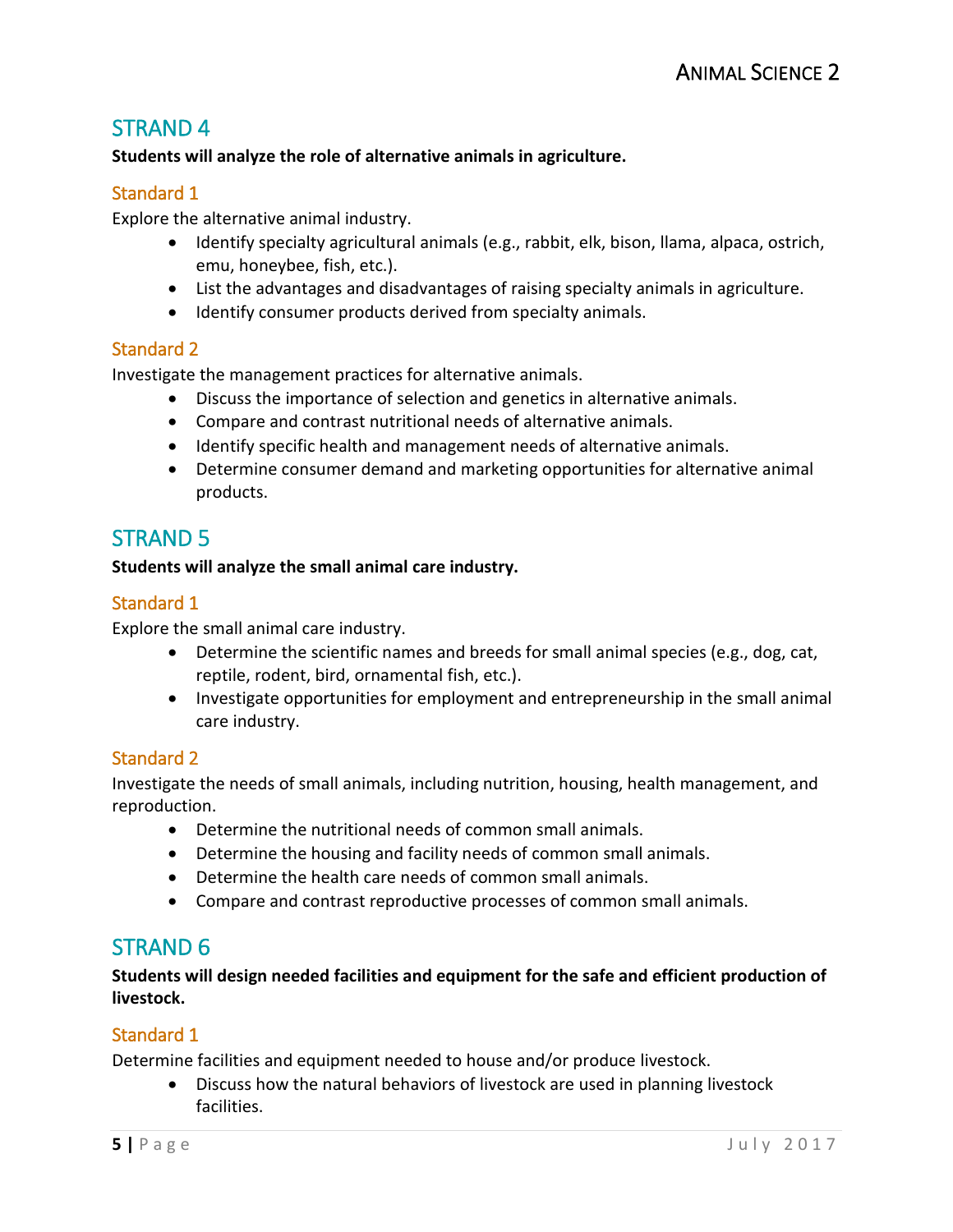- Identify facilities and equipment used in modern animal production.
- Explain how appropriate facilities and equipment enhance the safe and efficient production of animals.
- Select facilities and equipment for safely managing animals to enhance production efficiency.

## Standard 2

Plan a facility that meets standards for the legal, safe, ethical, and efficient production of livestock.

- List the general standards for an animal facility.
- Determine applicable industry and zoning standards for an animal facility.
- Prepare a general description of an animal facility for a specific production enterprise, including a sketch of the facility layout.
- Develop a biosecurity plan for an animal production facility.

#### Standard 3

Develop a waste management plan for an animal production enterprise.

- Determine/estimate wastes produced by an animal production enterprise.
- Investigate appropriate practices for the disposal of animal wastes.
- Design a facility for the disposal of animal wastes.

#### Performance Objective

• Plan and design an animal waste disposal system.

# STRAND 7

#### **Students will investigate the role of veterinary medicine in the animal industry.**

## Standard 1

Explore the veterinary medicine industry.

- Discuss the meaning and importance of veterinary medicine.
- Describe the delivery of animal health care services, including the major activities in a veterinary medical facility.
- Name and describe major occupations in veterinary medicine.

## Standard 2

Identify common practices in the field of veterinary medicine.

- Describe protocol in animal restraint.
- Assess the vital signs of common agricultural animals.
- Determine normal and abnormal internal sounds of animals.
- Use laboratory testing to identify health conditions.
- Determine methods used in the administration of medicines.
- Use species-appropriate animal identification practices.